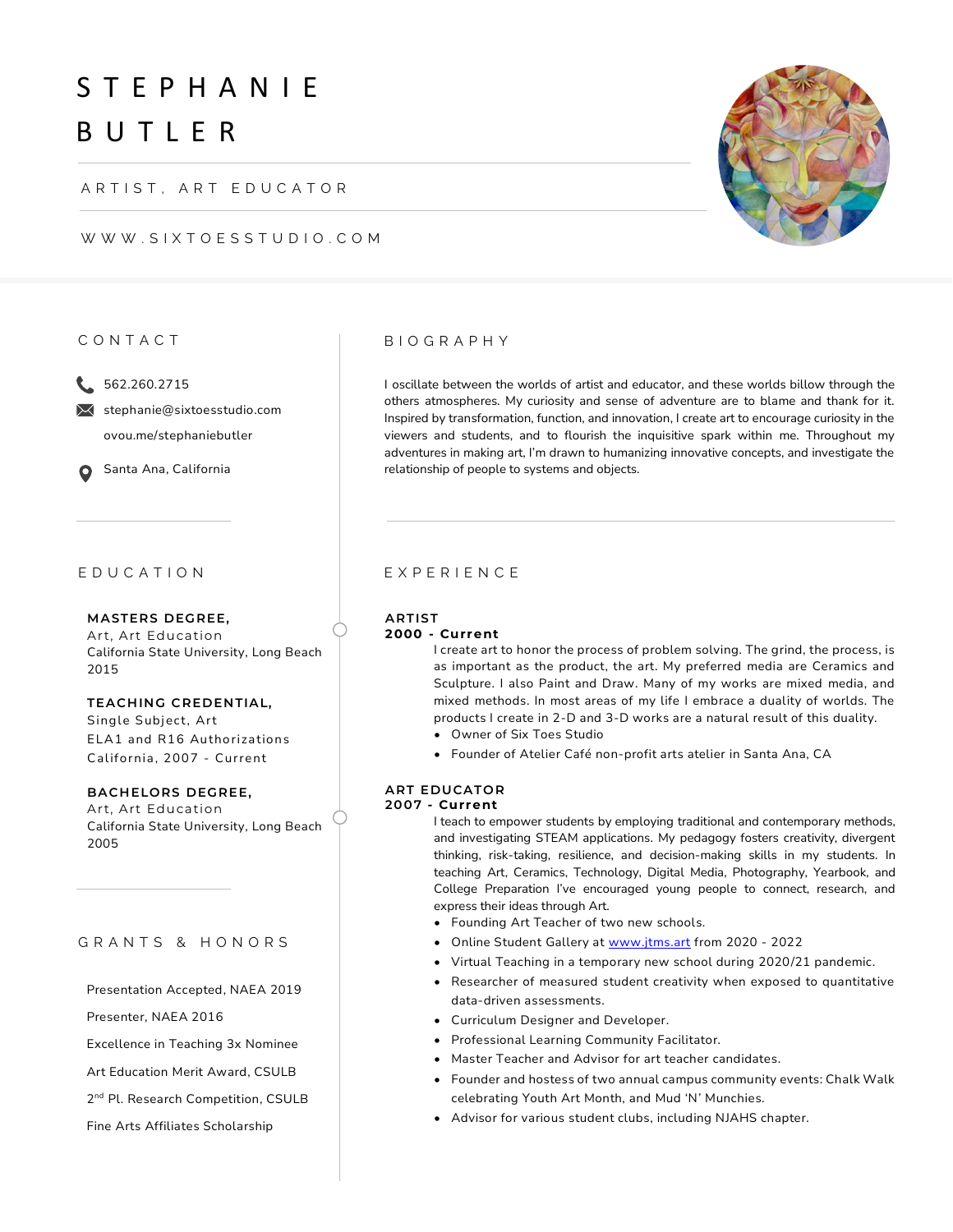# S T E P H A N I E

# B U T L E R

### ARTIST, ART EDUCATOR

#### W W W . S I X T O E S S T U D I O . C O M

#### P U B L I C A T I O N S

#### **Art For Life's Sake**

American Academy of Arts & Sciences' Commission on the Arts. [Quoted.](https://www.amacad.org/sites/default/files/publication/downloads/2021-Arts-for-Lifes-Sake.pdf) / Fall 2021

#### **The BID REPORT, ISSUE 14**

Santa Ana Business Improvement District Quarterly Report [Photo Credit](https://www.flipsnack.com/Diamondheartenterprises/the-bid-report-issue-14.html?mc_cid=e0b60cab03&mc_eid=858dbac637) / 2021

### **TWO GUNS, 1 MILE**

[Cover Art, Authors' Photo](https://www.amazon.com/Two-Guns-Mile-Thomas-Butler/dp/B0948JWQVX/ref=sr_1_1?dchild=1&keywords=Two+Guns,+1+Mile&qid=1620487120&s=books&sr=1-1) / 2021

#### **EXAM PLES OF MAIL ART**

Davis Publications / October 2020 [Resource Site](https://www.davisart.com/art-education-resources/examples-of-mail-art/)

#### **DIY UVC SANITIZING CABINET**

Patent & Project Proposal / 2020 [Project Description](http://bit.ly/UVCSanitizingCabinetDIYList) [YouTube Presentation](https://youtu.be/n6lOcovmpko)

#### **DO DATA-DRIVEN ASSESSM ENTS AFFECT CREATIVITY?**

National Art Education Association Conference Presentation Chicago / March 2016 [YouTube Presentation](https://youtu.be/rrf-YUnOvpY) / [Q&A](https://youtu.be/ElwC5j1OTb8)

#### **IS QUANTITATIVE DATA - DRIVEN INSTRUCTION APPROPRIATE IN THE VISUAL ARTS?**

Thesis, 2015 **[ResearchGate](https://www.researchgate.net/publication/277775562_Is_Quantitative_Data-Driven_Instruction_Appropriate_for_Visual_Arts)** 

#### E X H I B I T I O N S

#### **Sept ember 2020 – PUSHING THE ENVELOPE: A M AIL ART GALLERY SHOW**

Frank Juarez Gallery / Sheboygan / Wisconsin [Press Release](https://www.fjgmke.com/pushing-the-envelope-a-mail-art-gallery-show) / [Virtual Gallery](https://www.artsteps.com/view/5f503fc1dc78ee3346ac0c12) / [Vimeo](https://player.vimeo.com/video/449812914)

**M ay 20 20 – PROTECTION, PATENT PENDING** Six Toes Studio Virtual Gallery

**April 20 19 - SANTA ANA ARTISTS VILLAGE BANNER PROJECT** Downtown Santa Ana, Inc. / Santa Ana Business Council / City of Santa Ana [Press Release](https://www.santaanaarts.org/news/archives/04-2019) / [Call for Art](http://www.downtown-santaana.com/dtsa-artists-village-banners.html)

**M arch 20 13 – FINE ARTS NIGHT** Inaugural Gallery Exhibit / Foothill High School / Tustin

Fall 2006 - ArTRANSCENDING Animation & Video Exhibit / Art Education Group Gallery / CSULB

**Spring 2004 – INSIGHTS** Annual Student Art Exhibit / University Art Museum/ CSULB

**Fall 2003 - ON/OFF THE WALL** Sculpture Exhibit / Werby Gallery / CSULB

**Spring 2003 – CSULB SCHOOL OF ART** Site-Specific Installation / Collaboration with Sigrid Rocovitz / CSULB

**Fall 2002 – ARPILLERA QUILT** Collaborative Project / Macintosh Humanities Building / CSULB

#### C O L L E C T I O N S

**CITY OF SANTA ANA, DOWNTOWN SANTA ANA, INC.** Santa Ana / California

**ROCHE DIAGNOSTICS** Indianapolis / Indiana